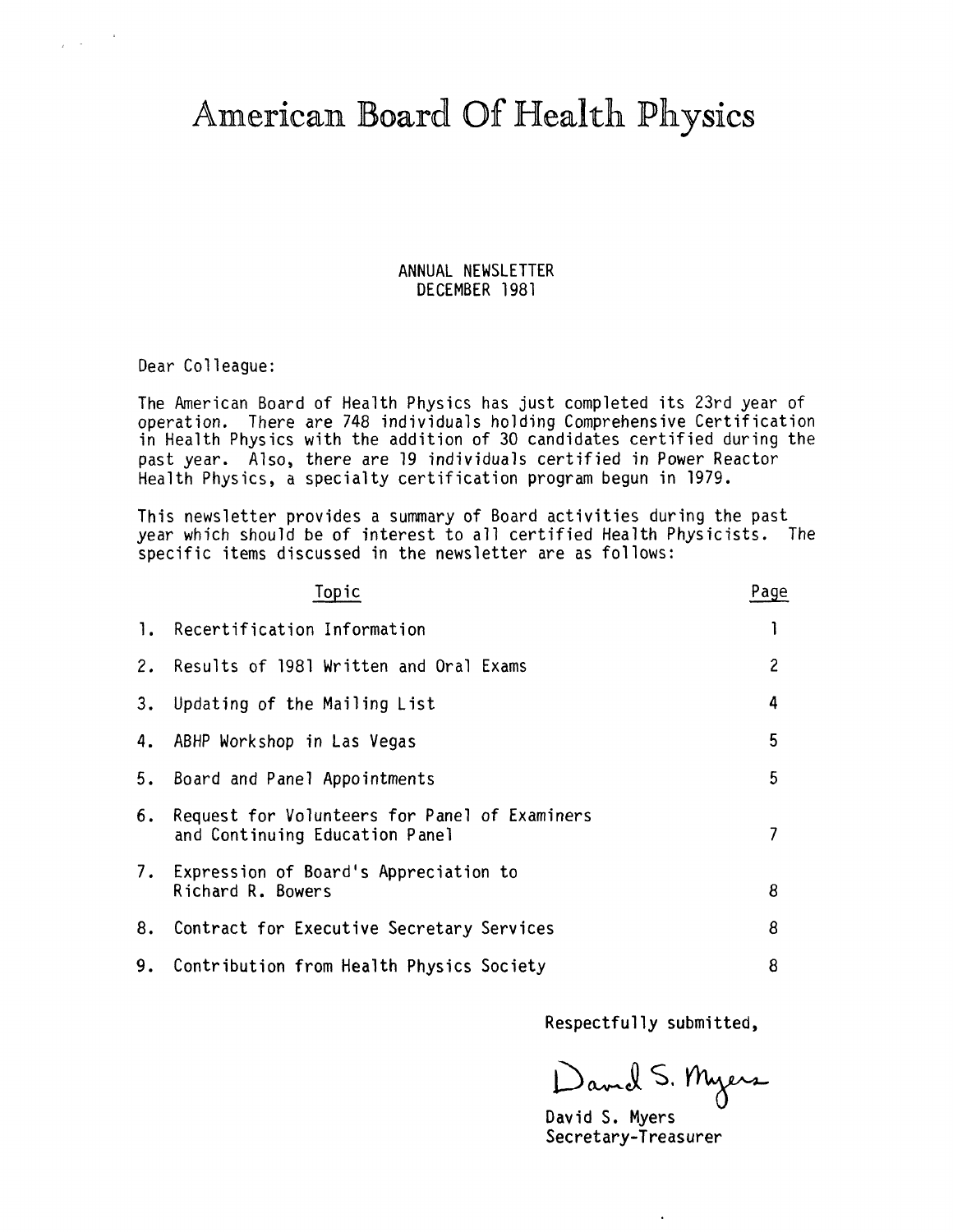$\ell$ 

## l. Recertification Information

## THE DEADLINE FOR RECERTIFICATION FOR THOSE CERTIFIED HEALTH PHYSICISTS WHO **WERE CERTIFIED BEFORE** JANUARY **1, 1978** HAS BEEN EXTENDED FROM JANURY l, 1982 TO AUGUST 1, 1982. AN APPLICATION FOR RENEWAL OF CERTIFICATION IS ENCLOSED IN THIS NEWSLETTER.

The board decided to grant the extension because it is the first recertification interval, there have been some delays in the past year in receiving approval from the Continuing Education Panel for courses and meetings, and because some Certified Health Physicists did not receive initial notification of the recertification program since the mailing list wasn't complete. Those individuals who are recertified during the extension period will be considered to be recertified as of January 1, 1982.

# THE DEADLINE FOR RECERTIFICATION FOR THOSE CERTIFIED HEALTH PHYSICISTS WHO WERE CERTIFIED DURING 1978 IS JANUARY 1, 1983.

As noted in the last newsletter, the Board made three significant changes in the requirements for accumulating 16 Continuing Education Credits (CECs) which make recertification easier to obtain. They are:

- a. The restriction that only 8 of the 16 CECs could be obtained at technical meetings has been dropped. It is now possible to accumulate all 16 CECs by attending technical meetings approved by the ABHP. Approval of technical meetings going<br>back to 1977 will be accepted until August 1, 1982. This will permit individuals to submit technical meetings for approval which they didn't previously because of the 8 credit limit.
- b. It is possible that a single course may meet the 16 CEC requirement if the appropriate criteria are met.
- c. Continuing education credit can be received by instructors who teach ABHP-approved courses. The credit can be applied one time during each renewal period for each patricular course.

To continue being classified as an "active" CHP, each diplomate is required to: 1) remain involved in the profession, and 2) participate in ABHP-approved continuing education activities. The extent to which a CHP remains active is demonstrated in the application for recertification by summarizing all his or her professional activities and including other relevant documentation such as a list of papers written, honors received and consultantships.

At its meeting in June 1976, the Board formally endorsed guidelines for a continuing certification program which requires that all certified health physicists accumulate at least 16 CECs every 4 years to remain active. This requirement can be met by attending or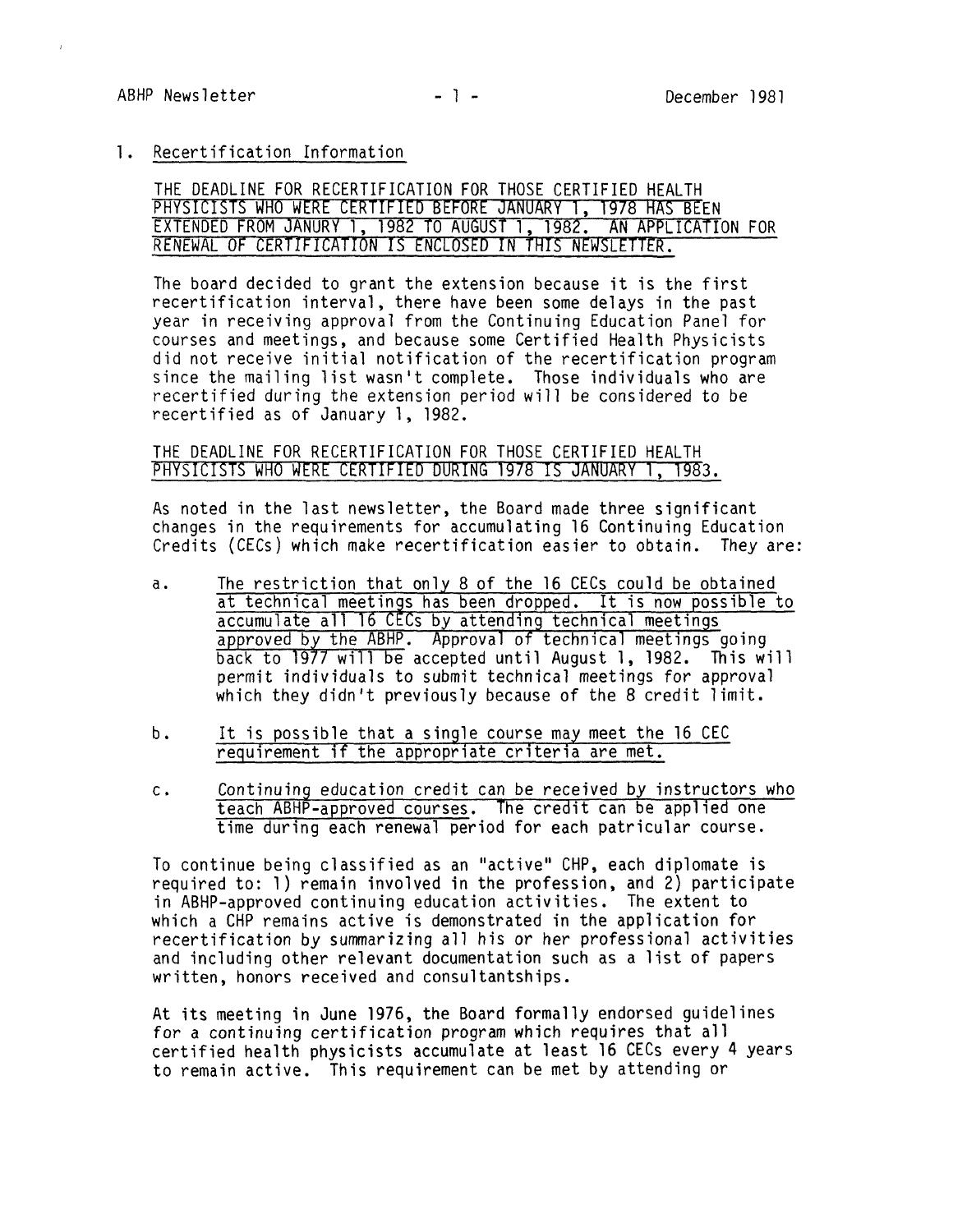teaching professional level courses and technical meetings approved by the ABHP. Respons-ibility for accrediting courses for CECs was delegated to the Continuing Education Panel. Courses may be sponsored by any organization and application for credidation may be made by the sponsor or any individual CHP. Recertification applications, applications for course and meeting approval, and requests for information regarding the Recertification program should be directed to the Executive Secretary of the ABHP. The mailing address and telephone number are:

> American Board of Health Physics Michael S. Terpilak, Executive Secretary 5010 Nicholson Lane, Suite A Rockville, Maryland 20852 Phone (301) 984-1948

- 2. Results of 1981 Written and Oral Exams
	- a. Possible compromise of Part II of the Power Reactor Speciality Certification Exam

The Board concluded that the security of Part II of the Power Reactor Health Physics Speciality Certification Examination given on June 22, 1981 may have been compromised. After careful consideration of all options, the Board elected to invalidate all questions on this examination. The decision was based on considerations of maintaining the integrity of the certification process. The 8 candidates who took this examination are offered the opportunity to retake Part II without having to pay the examination fee.

One of the questions used on Part II of the Power Reactor Health Physics Certification Examination was used on Part II of the Comprehensive Hea1th Physics Certification Examination. The Board decided to exclude the results of this question in scoring Part II of the Comprehensive Examination. For most of the candidates who answered this question, there was no effect on their final standing. For those candidates whose final standing was lowered by excluding the question from their average score, the Board elected to offer them an opportunity to take an oral exam without having to pay the examination fee.

b. Comprehensive Certification Written Exam

> Of the 176 candidates who took Part I of the exam, 110 passed. Of the 69 candidates completing Parts I and II of the exam, 26 passed, 14 failed, and 29 will be recommended to take orals (or repeat Part I and/or Part II as appropriate).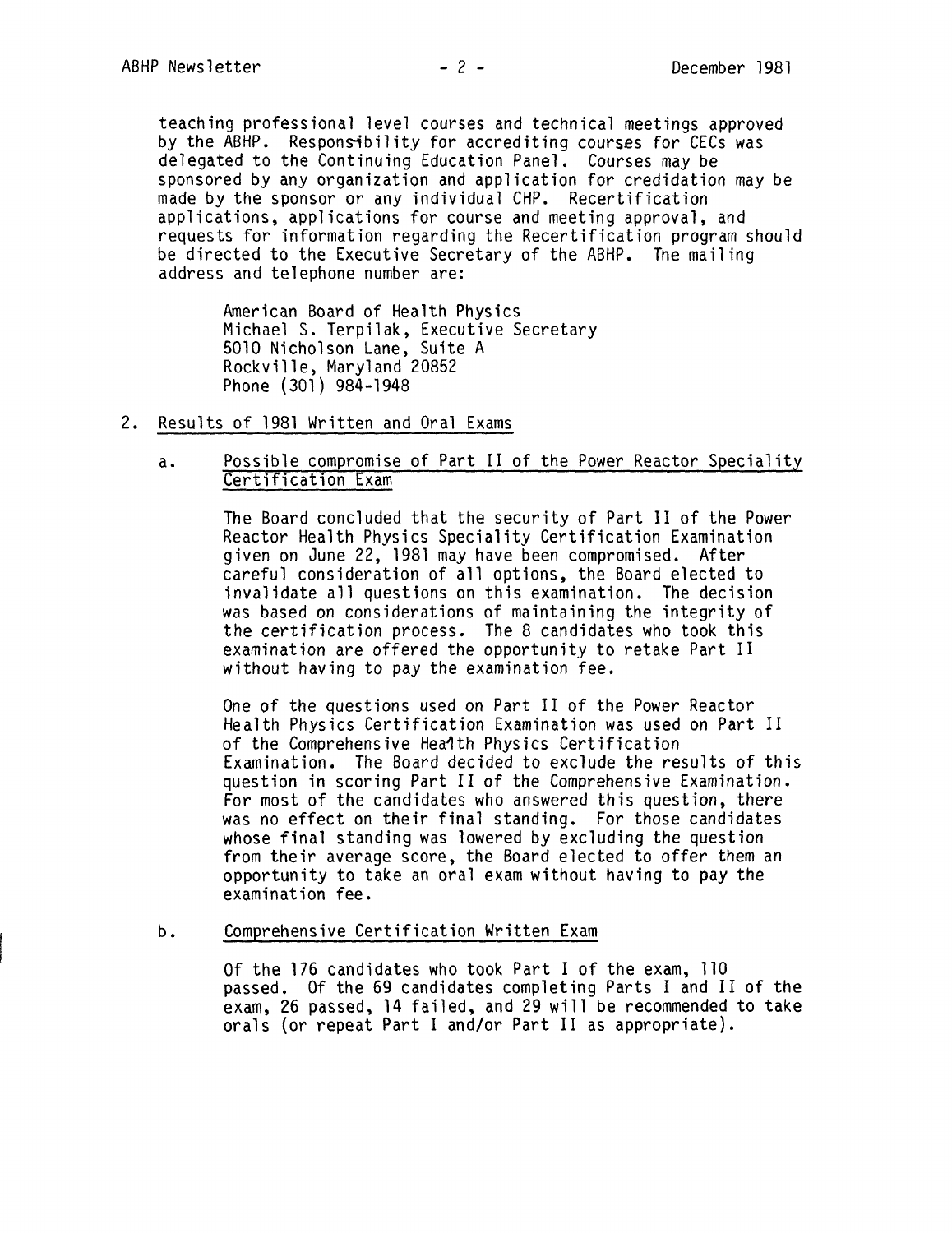## c. Requests for exemption from the Power Reactor Certification Exam.

The Board permits individuals who hold Comprehensive Certification in Health Physics and have appropriate power reactor health physics experience to apply for Certification in Power Reactor Health Physics without taking the exam. John O. Parry received Certification in Power Reactor Health Physics via this procedure this year.

## d. Oral Exams

Ten candidates took the oral exam at the annual meeting in Louisville. Four of these candidates received Comprehensive<br>Certification in Health Physics.

#### e. List of Health Physicists Certified in 1981

Barish, Robert J. Bihl, Donald Buhl, Thomas E. Cherry Jr., Robert N. Cunningham, David Daugherty, Nancy M. Frazier, John Ronald Giorgio, Herbert R. Hoffman, Robert J. Johnson, Nels R. Littleton, Michael L. Luetzelschwab, John Martin, John Masciulli, Steven McFadden, Yolan R. Nason, Thomas R. Otis, Mark D. Price, Kenneth W. Ricci, John L. Riel, Gordon K. Scott, L. Max Smith, James M. Sorber, Robert E. Sula, Monte J. Thompson, Donald Toy, Arthur J. Traub, Richard J. Watts, Richard J. Widman Jr., John C. Zeck, Otto F.

(

真空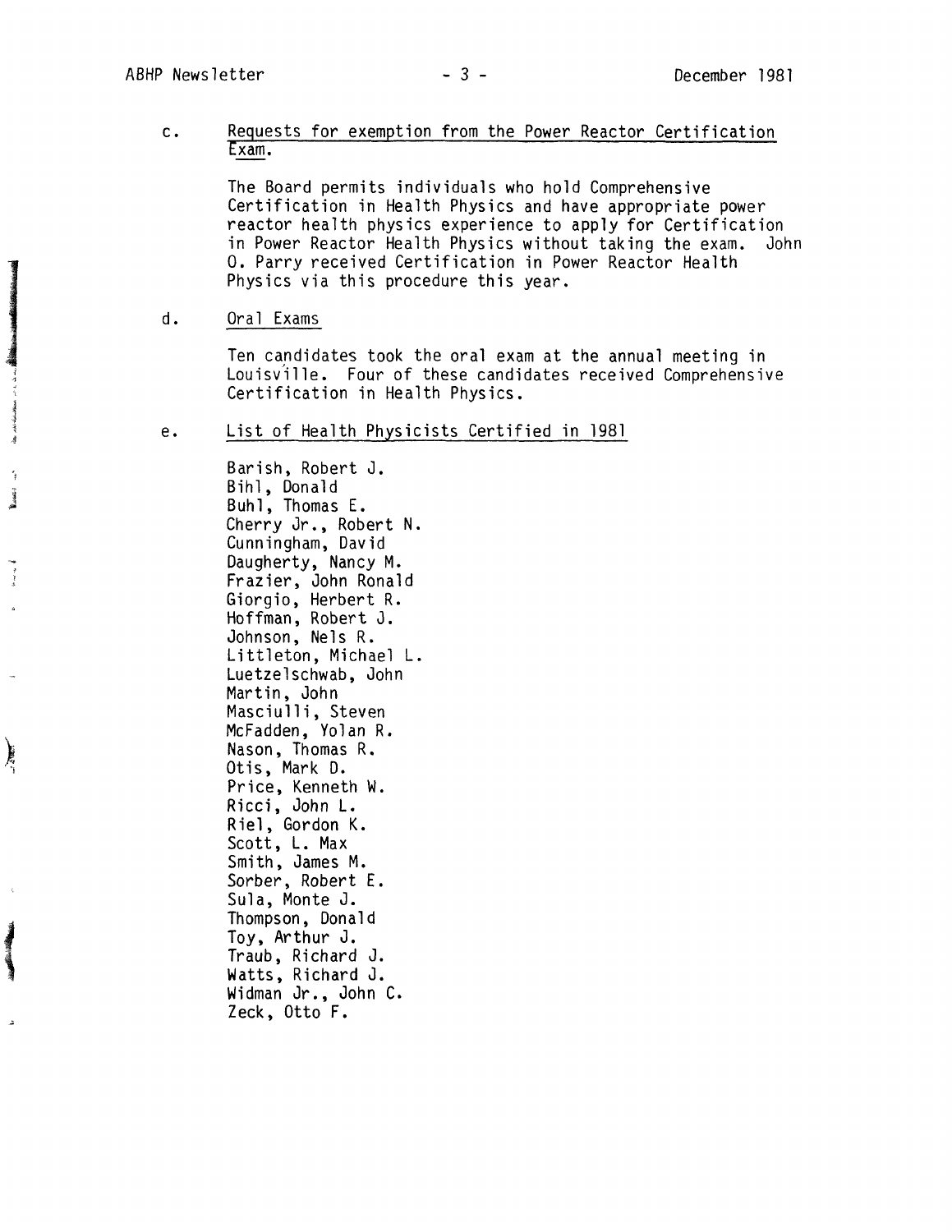# 3. Updating of Mailing List

We have been unable to locate the current mailing addresses for the following Certified Health Physicists. Anyone having information on the current addresses of these individuals, please notify the Executive Secretary's Office. Also, the Executive Secretary's Office should be notified in the event of the death of any Certified Health Physicist.

Ball, James F. Byrnes, James P. Clark, Robert G. Clark, Robert K. Dudley, Horace C. Dunn, Arthur L. Ebright, D. F. Frisoli, Arturo Gill, William L. Green, Marvin H. Jackson, Howard W. Jefferson, M. E. Keene, A. R. Konn, Walter H. Levin, Lester Magill, Robert J. Meyer Jr., Alvin F. Morgan, G. W. Rochlin, Robert S. Schultz, Warner W. Selander, C. L.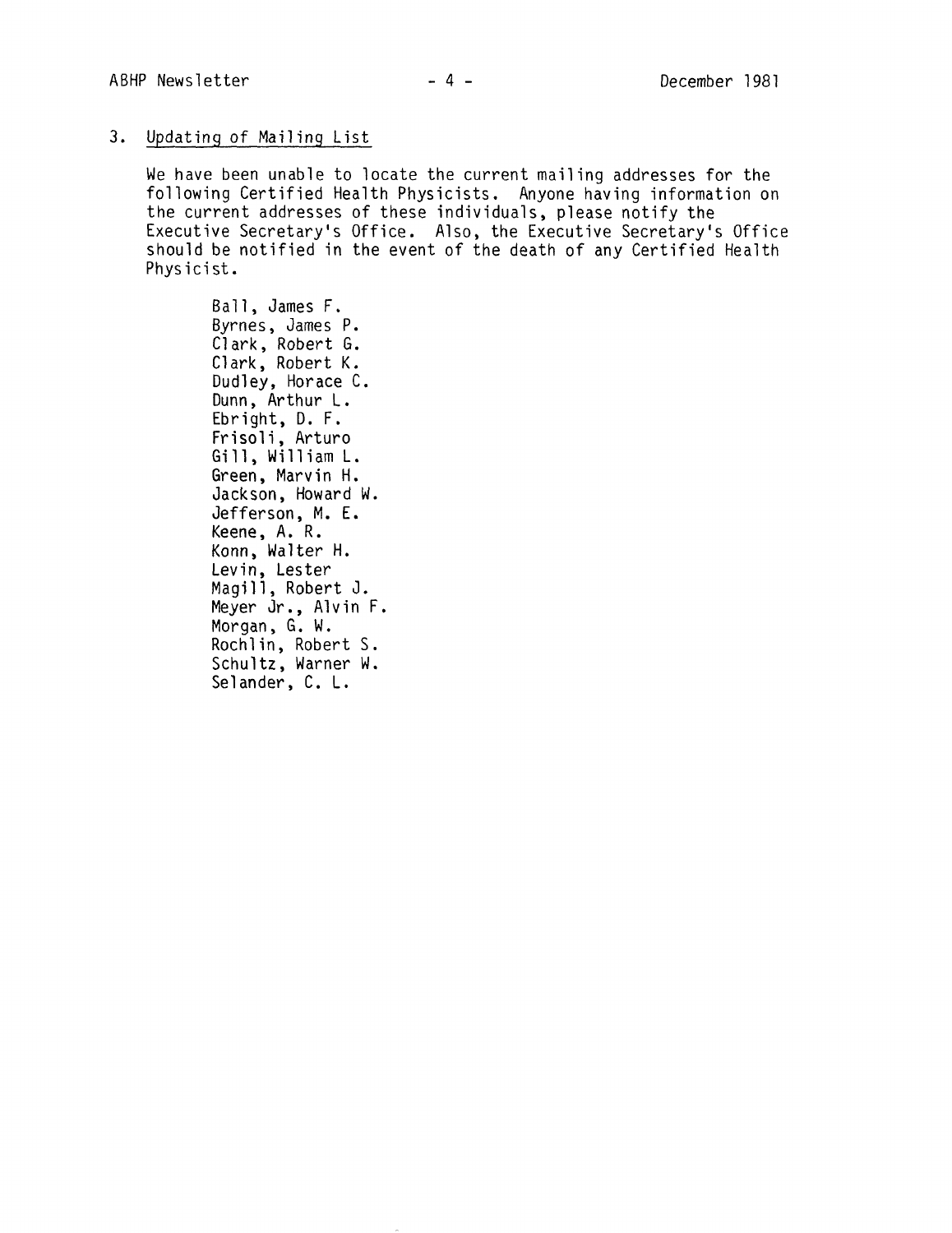1 ' at 1

**The Communication of the Communication** 

**James** 

 $\frac{1}{2}$ 

 $\Big)$ 

 $\lambda$ 

## 4. ABHP WORKSHOP IN LAS VEGAS

The ABHP is planning a workshop at the annual Health Physics Society meeting in Las Vegas. The purpose of the workshop is to discuss Board activities and proposed Board actions and to elicit response from Certified Health Physicists.

One of the important items to be discussed is one that was raised in the last newsletter. The Board has been considering various alternatives for the organized involvement of Certified Health Physicists in the programs and activities of the Board. One possible option is the establishment of an Academy of Certified Health Physicists. Such an Academy might have the following functions:

- a. Provide a broad base of input for the development of the certification program,
- b. provide an organized resource for committee functions. For example, a "nominating committee" might develop personnel resource lists from which nominees for Board member replacements could be selected. It also might create a resource pool of volunteer CHP's for panel replacements, and
- c. Local chapters of the Academy could function as a resource of professional expertise for state and local governments, public interest groups, etc. The Committee of Minnesota Certified Radiation Protection Professionals is an example.

Another important item to be discussed at the workshop is that the Board plans to initiate an annual fee for Certified Health Physicists starting in September, 1982. The Board's activities have grown considerably more complex and expensive in recent years with the addition of the Continuing Education Program, Specialty Certification in Power Reactor Health Physics, the Executive Secretary's Office, the retention of legal counsel, and the purchase of liability insurance for the Board. Also, with the general trend towards tighter budgets, employers are much less willing to fund Board and panel member travel than in previous years. Exam fees have been increased in recent years, but the Board feels that it is necessary to institute an annual fee in 1982.

These and other issues will be discussed at the workshop and all Certified Health Physicists are encouraged to attend and voice their opinions and ideas.

#### 5. Board and Panel Appointments

### a. Board Appointments

Bob Casey and Lester Slaback have been appointed to fill the vacancies created by outgoing Board members David Myers (1981)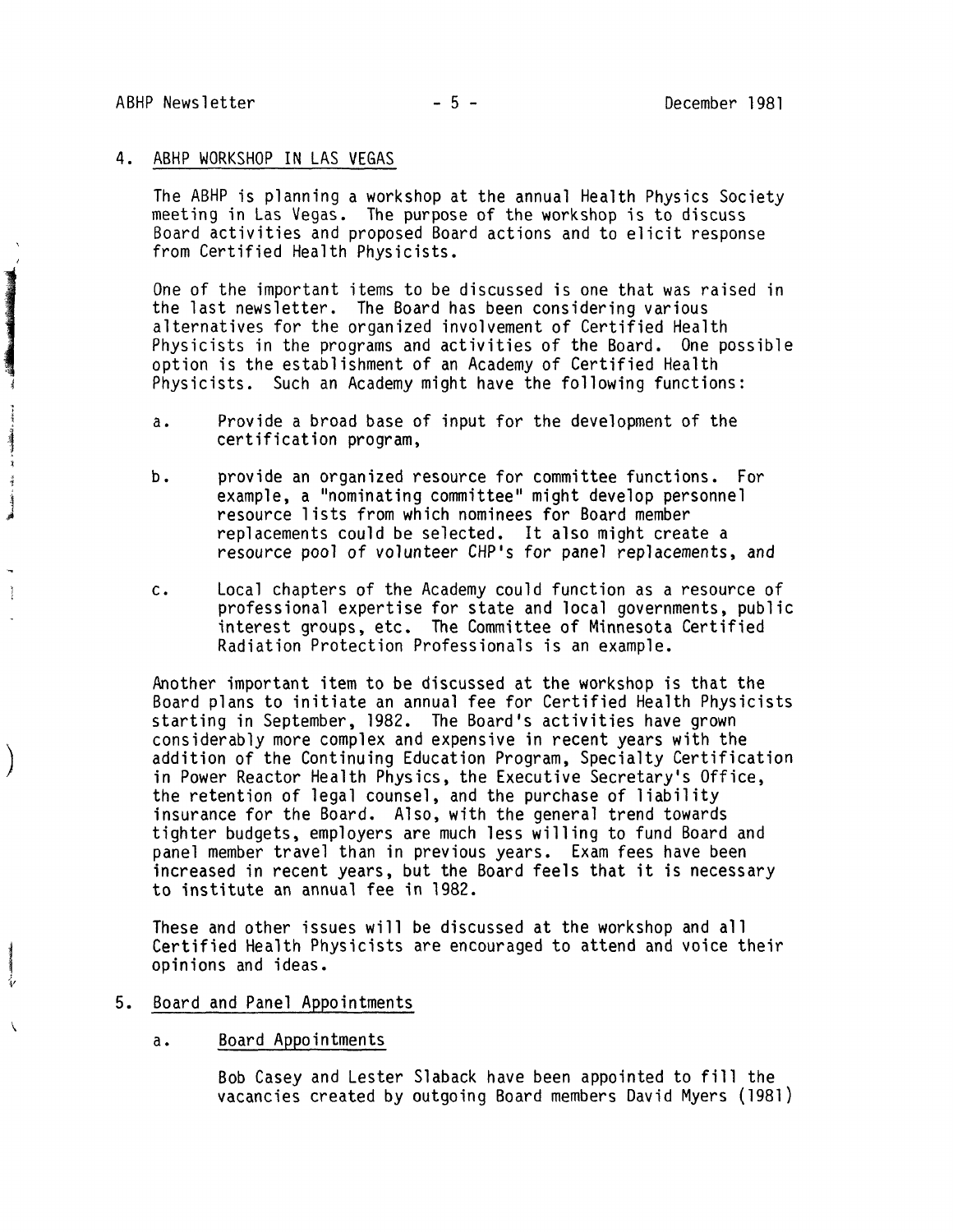and Mike Terpilak (1980). Bob's term will run through 1986 and Les' term will run through 1985. Joel Lubenau resigned from the Board and Ron Kathren was appointed to fill the remaining 3 years of Joel's term. All appointments were selected from nominations made by the Board of Directors of the Health Physics Society according to procedures spelled out in ABHP by-laws.

Chuck Roessler, whose position on the Board is sponsored by the American Public Health Association, completes his term at the end of 1981. As this newsletter goes to press, no appointment has been made to fill Chuck's position.

The Board wishes to express its appreciation to the outgoing Board members for their contribution to the Board.

The Board elected the following officers for 1982:

Nathaniel A. Greenhouse - Chairman Neil A. Gaeta - Vice Chairman Kenneth R. Kase - Secretary-Treasurer

#### b. Panel Appointments

Comprehensive Certification Exam Panel

The following individuals have accepted 4 year appointments to the Comprehensive Examination Panel:

> Anthony LaMaestra Michael L. Miele Larry A. Cross lbrahin B. Syed

The Board wishes to express its gratitude to the outgoing members of the Comprehensive Examination Panel. They are:

> W. Robert Casey Ronald L. Kathren Margaret A. Reilly Paul E. Ruhter

The Board appointed the following Comprehensive Examination Panel Officers:

> R. Jerrel Everett - Chairman Lee F. Booth - Vice-Chairman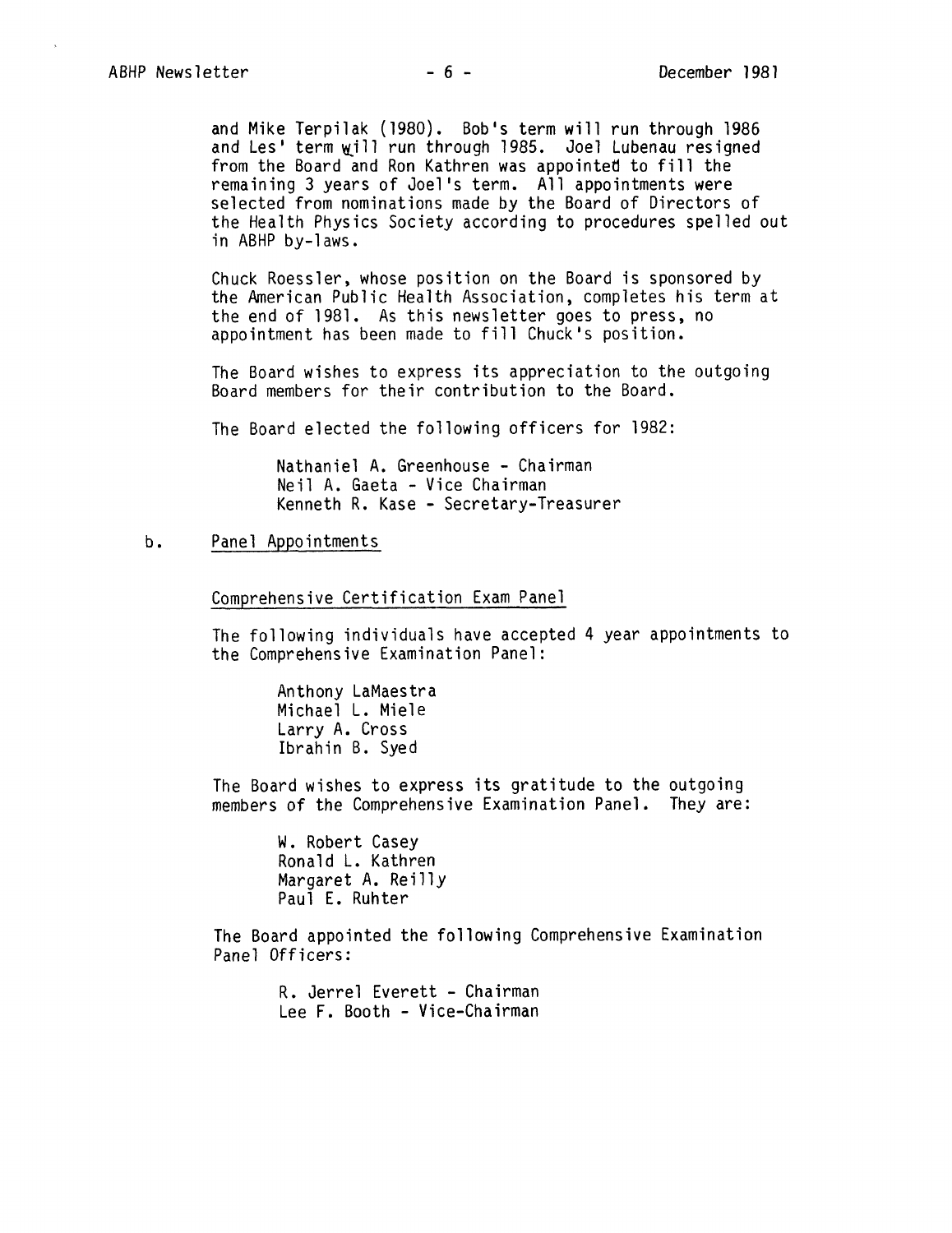**CONTRACTOR AND ARRANGEMENT COMMAND** 

**It There** 

 $\mathcal{C}$ 

Í

### Power Reactor Examination Panel

The following individuals have accepted their 4 year terms on the Power Reactor Panel of Examiners:

> Thomas 0. Meek John J. Kelly

There are two individuals finishing their terms on the Power Reactor Panel of Examiners. They are Richard Bowers and Roy Carroll. The Board wishes to thank them for their service. (See Item #7)

The officers for the Power Reactor Exam Panel for the coming year are:

> William D. Allen - Chairman John R. Mann - Vice-Chairman

## Continuing Education Panel

The following individuals are leaving the Continuing Education Panel:

> Donald E. Barber T. Jordan Powell Jack W. Lentsch

The Board wishes to thank these individuals for their service. As this goes to press, all the replacements on the Continuing Education Panel have not been selected.

The officers for the Continuing Education Panel for the coming year are:

> Jean St. Germain - Chairman Bernard Shleien - Vice-Chairman

# 6. Request for Volunteers for Panel of Examiners and Continuing Education Panel

Any Certified Health Physicist who is interested in serving on the Comprehensive Panel of Examiners or Continuing Education Panel are encouraged to contact any member of the Board or the respective Panel Chairman (See Item #5)

The function of the Comprehensive Examination Panel is to revise and update Part I of the exam and generate and grade Part II of the exam. Occasionally panel members also serve on the oral examination panels.